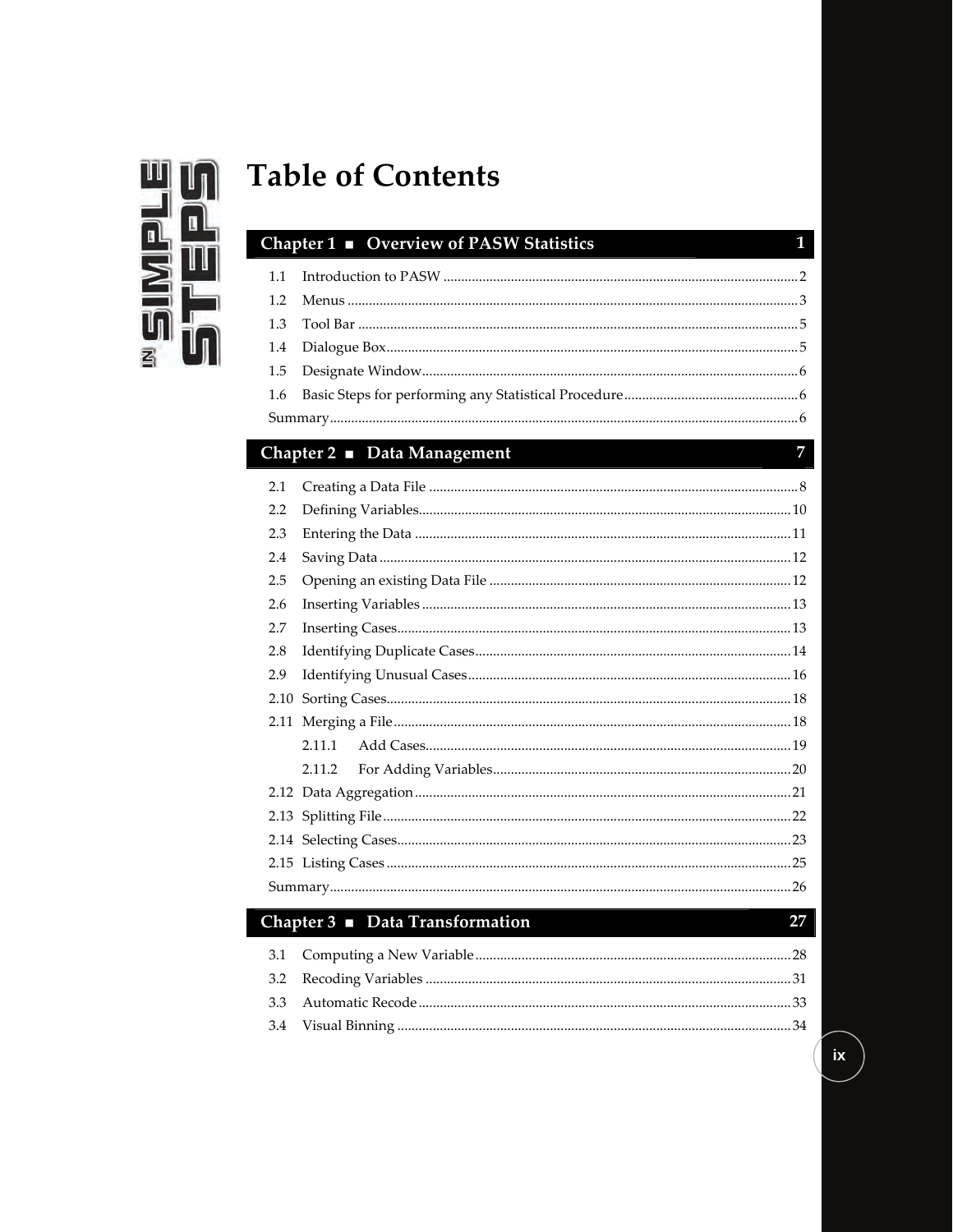### **SPSS in Simple Steps**



|     |                                         | 39 |
|-----|-----------------------------------------|----|
|     | Chapter 4 Describing Data Numerically   |    |
| 4.1 |                                         |    |
| 4.2 |                                         |    |
|     | 4.2.1                                   |    |
|     | 4.2.2                                   |    |
|     | 4.2.3                                   |    |
|     | 4.2.4                                   |    |
|     |                                         |    |
|     | Chapter 5 ■ Describing Data Graphically | 53 |
|     |                                         |    |
| 5.1 |                                         |    |
| 5.2 |                                         |    |
| 5.3 |                                         |    |
| 5.4 |                                         |    |
| 5.5 |                                         |    |
| 5.6 |                                         |    |
| 5.7 |                                         |    |
| 5.8 |                                         |    |
| 5.9 |                                         |    |
|     |                                         |    |
|     |                                         |    |
|     | Chapter 6 ■ One Sample t-Test           | 87 |
|     |                                         |    |
| 6.1 |                                         |    |
|     | 6.1.1                                   |    |
|     | 6.1.2                                   |    |
| 6.2 |                                         |    |
| 6.3 |                                         |    |
|     |                                         |    |
|     | Chapter 7 ■ Independent Sample t-Test   | 91 |
| 7.1 |                                         |    |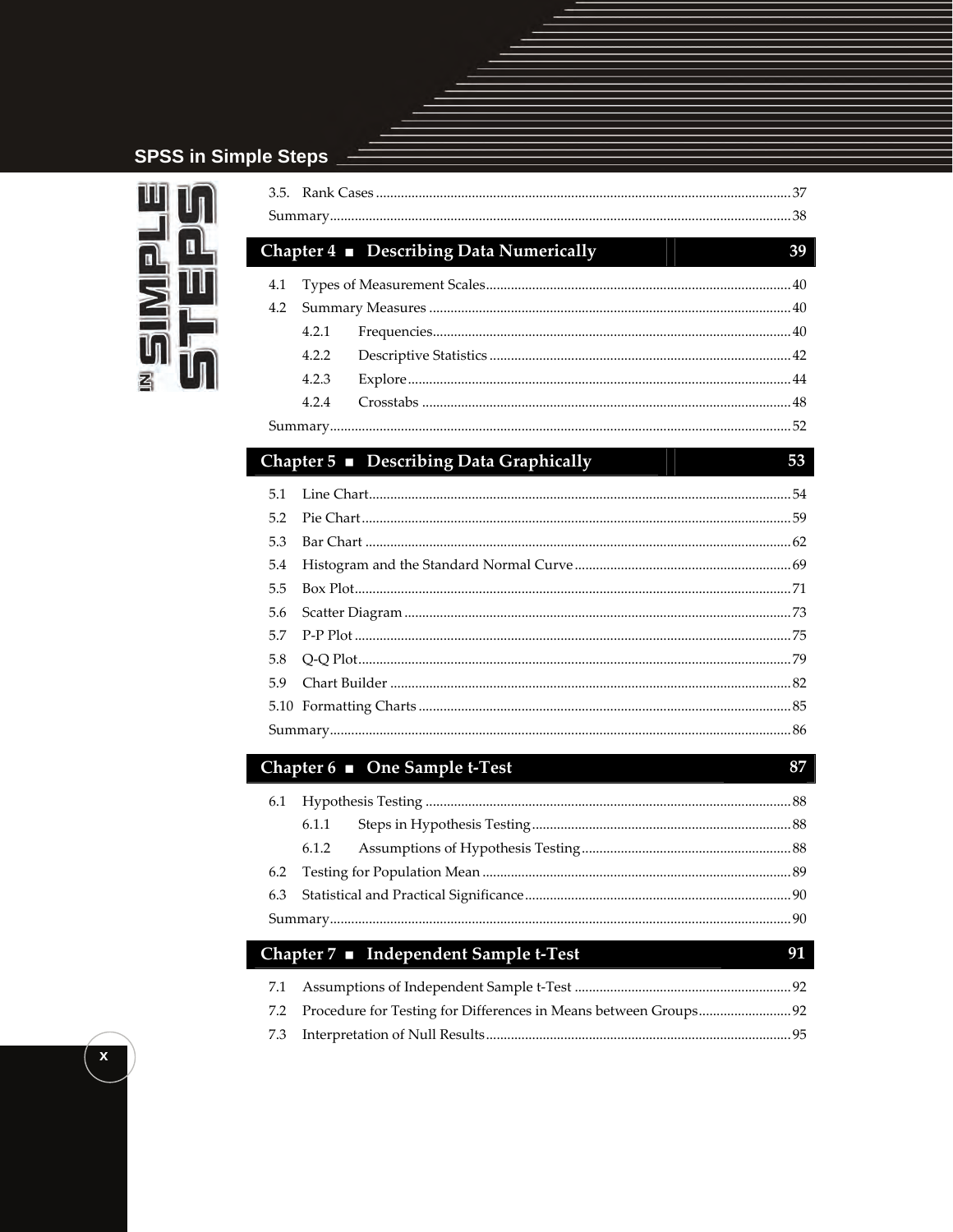

|        | Chapter 8 ■ Paired Samples t-Test                                 | 97  |
|--------|-------------------------------------------------------------------|-----|
| 8.1    |                                                                   |     |
| 8.2    |                                                                   |     |
|        |                                                                   |     |
|        | Chapter 9 ■ One-Way ANOVA                                         | 101 |
| 9.1    |                                                                   |     |
| 9.2    | Procedure for Testing for Differences in Means between Groups 103 |     |
| 9.3    |                                                                   |     |
| 9.4    |                                                                   |     |
| 9.5    |                                                                   |     |
|        |                                                                   |     |
|        | Chapter 10 Cne-Way Repeated Measures ANOVA                        | 111 |
|        |                                                                   |     |
|        | 10.2 Procedure for Undertaking One-Way Repeated Measures ANOVA112 |     |
|        |                                                                   |     |
|        | Chapter 11 <b>■</b> Two-Way ANOVA                                 | 119 |
|        |                                                                   |     |
|        |                                                                   |     |
|        |                                                                   |     |
|        |                                                                   |     |
|        | Chapter 12 Correlation                                            |     |
|        |                                                                   |     |
|        |                                                                   |     |
| 12.2.1 |                                                                   |     |
| 12.2.2 |                                                                   | 127 |
| 12.2.2 |                                                                   |     |
|        |                                                                   |     |
|        | Chapter 13 ■ Multiple Regression                                  | 135 |
|        |                                                                   |     |